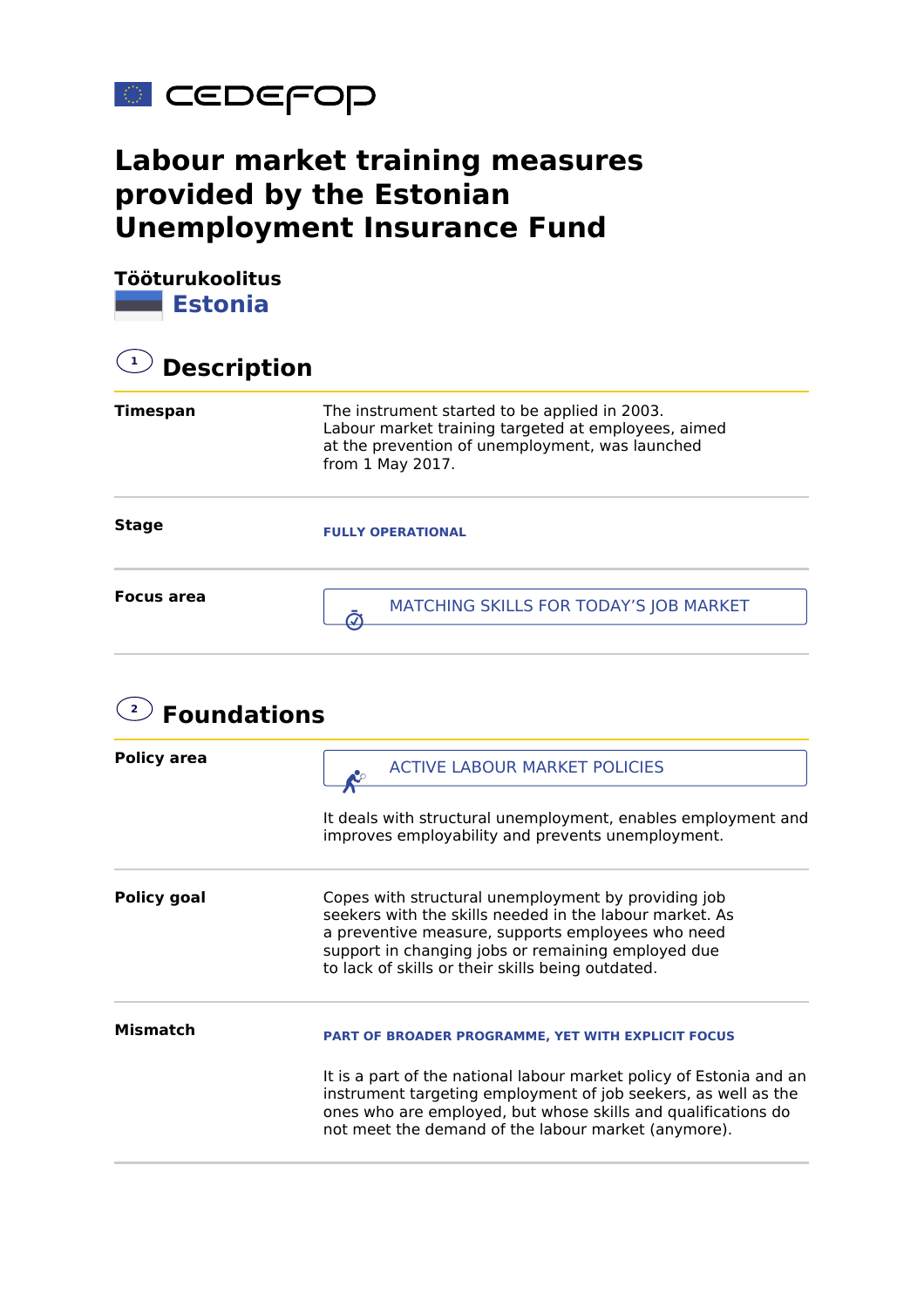| Aim of policy<br>instrument     | UPSKILL AND MATCH SKILLS OF UNEMPLOYED<br><b>ADDRESS SKILL SHORTAGES</b><br><b>i®</b>                                                                                                                                                                                                                                                                                                                                                                                                                                                                                                                                                                                                                                                                                                                                                           |
|---------------------------------|-------------------------------------------------------------------------------------------------------------------------------------------------------------------------------------------------------------------------------------------------------------------------------------------------------------------------------------------------------------------------------------------------------------------------------------------------------------------------------------------------------------------------------------------------------------------------------------------------------------------------------------------------------------------------------------------------------------------------------------------------------------------------------------------------------------------------------------------------|
| <b>Legal basis</b>              | <b>LAW</b>                                                                                                                                                                                                                                                                                                                                                                                                                                                                                                                                                                                                                                                                                                                                                                                                                                      |
| <b>Administrative level</b>     | <b>NATIONAL</b>                                                                                                                                                                                                                                                                                                                                                                                                                                                                                                                                                                                                                                                                                                                                                                                                                                 |
| <b>Main responsible</b><br>body | The Ministry of Social Affairs and Estonian Employment<br>Insurance Fund.                                                                                                                                                                                                                                                                                                                                                                                                                                                                                                                                                                                                                                                                                                                                                                       |
| <b>Stakeholders</b>             | <b>GOVERNMENT (CENTRAL &amp; REGIONAL)</b><br>ii în ii<br>TRAINING PROVIDERS (PUBLIC/PRIVATE)                                                                                                                                                                                                                                                                                                                                                                                                                                                                                                                                                                                                                                                                                                                                                   |
|                                 | <b>OTHER</b><br>National stakeholders:<br>Ministry of Social Affairs is responsible for the supervision and<br>coordination of labour market policies.<br>Estonian Unemployment Insurance Fund and its regional<br>departments are responsible for managing the provision and<br>funding of labour market training and the assessment of its<br>effectiveness.<br>VET centres and schools cooperate to provide labour market<br>training for the unemployed.<br>Unemployment Insurance Fund is responsible for assessing<br>training needs. It arranges training services by procurement<br>processes or by using personalised training vouchers. For labour<br>market training as a preventative measure (offered to<br>employees), the Unemployment Insurance Fund supports study<br>programmes that prepare the employees for professions in |
|                                 | which there is a growing need for workers and the demand for<br>workforce exceeds supply according to the OSKA applied<br>research surveys on sectoral needs for labour and skills,<br>conducted by the Estonian Qualifications Authority.                                                                                                                                                                                                                                                                                                                                                                                                                                                                                                                                                                                                      |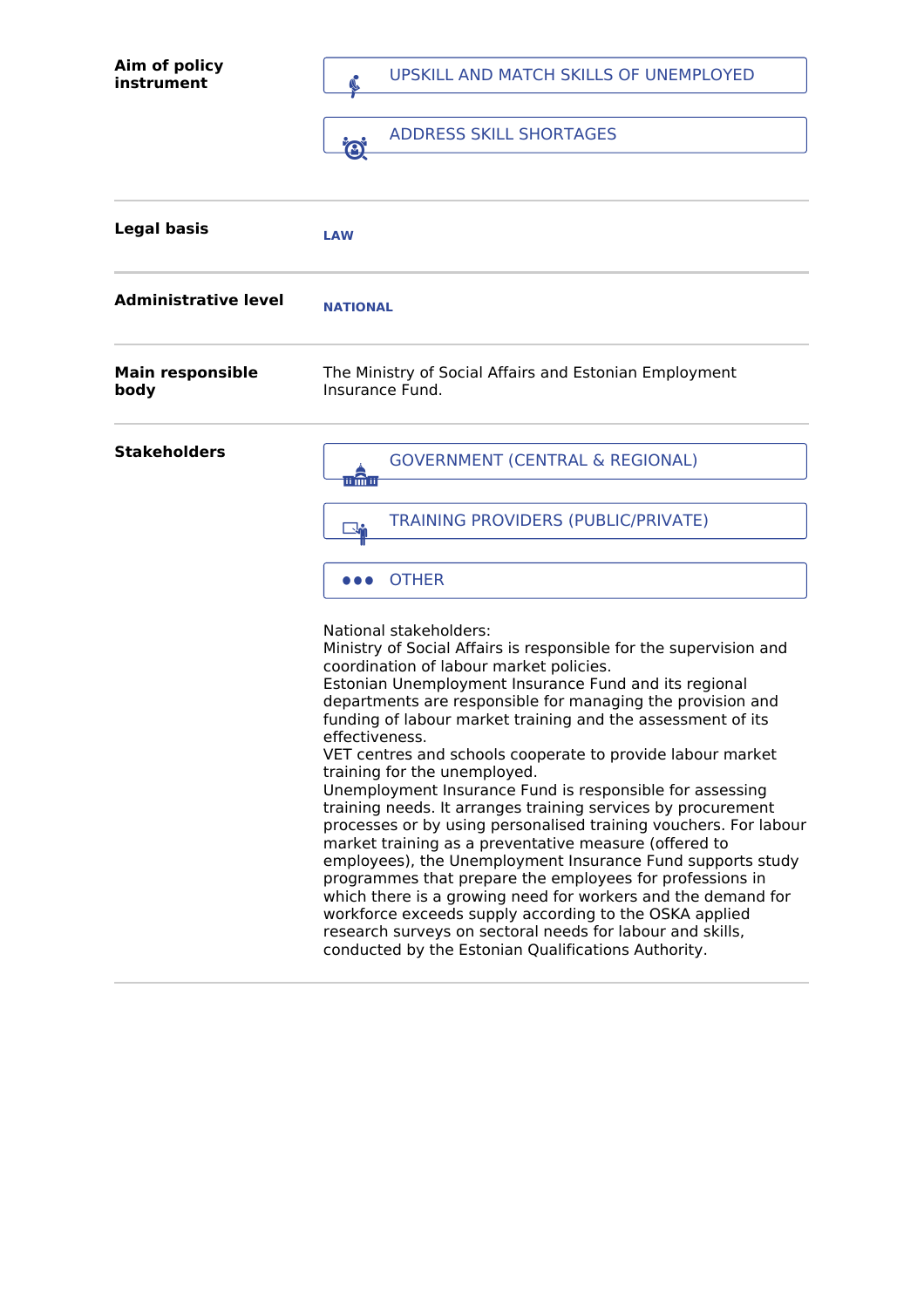| <b>Funding</b>                   | The instrument is funded from the Estonian<br>Unemployment Insurance Fund, which is part of the<br>national budget, collected from employers' share of<br>the unemployment insurance premium (1.4% of the<br>gross wage). The total costs of the labour market<br>training funded from the Estonian Unemployment<br>Insurance Fund were:<br>2009: €10,530,150<br>2010: €3,874,469<br>2011: €9,555,670<br>2012: €18,523,387<br>2013: €14,226,000<br>2014: €9,778,000<br>2015: €9,705,000<br>2016: €10,350,000<br>2017: €16,151,374 |
|----------------------------------|-----------------------------------------------------------------------------------------------------------------------------------------------------------------------------------------------------------------------------------------------------------------------------------------------------------------------------------------------------------------------------------------------------------------------------------------------------------------------------------------------------------------------------------|
| <b>Intended</b><br>beneficiaries | Unemployed people, whose skills and qualifications do<br>not meet the demand of the labour market. Labour<br>market training for employees is aimed at the<br>prevention of unemployment and is therefore targeted<br>at employees who need support in changing jobs or<br>remaining employed, due to a lack of skills or skills<br>being outdated.                                                                                                                                                                               |

## **3 Processes**

**Use of labour market intelligence**

INFORM THE DESIGN OF NATIONAL QUALIFICATION<br>
FRAMEWORKS (NQFS)

DESIGN TRAINING PROGRAMMES TO ACTIVATE

In case of offering labour market training to the unemployed, the need for the training is assessed by the personal counsellor of the job seeker in order to assess the prospects of the jobseeker in line with the labour market needs in that specific area (both in regional and sectoral terms). In case of employed people (within the 'work and study' program), labour market training is offered to employed people who are in the risk of becoming unemployed (either because of their outdated skills, their age or due to health related issues). Here the specific need and the suitable training course is assessed by a career counsellor, for those who lack skills or whose skills are outdated and are therefore in threat of becoming unemployed. The Unemployment Insurance Fund supports study programmes that prepare the employees for professions in which there is a growing need for workers and the demand for workforce exceeds supply according to the OSKA applied research surveys (<http://oska.kutsekoda.ee/en/oska-sectors/>) on sectoral needs for labour and skills conducted by the Estonian Qualifications Authority. Participation in training is voluntary for the employed people. The target group for training measure within the 'work and study' programme is fixed (please refer to more detailed information: [https://www.tootukassa.ee/eng/content/prevention-](https://www.tootukassa.ee/eng/content/prevention-unemployment/eligibility-training)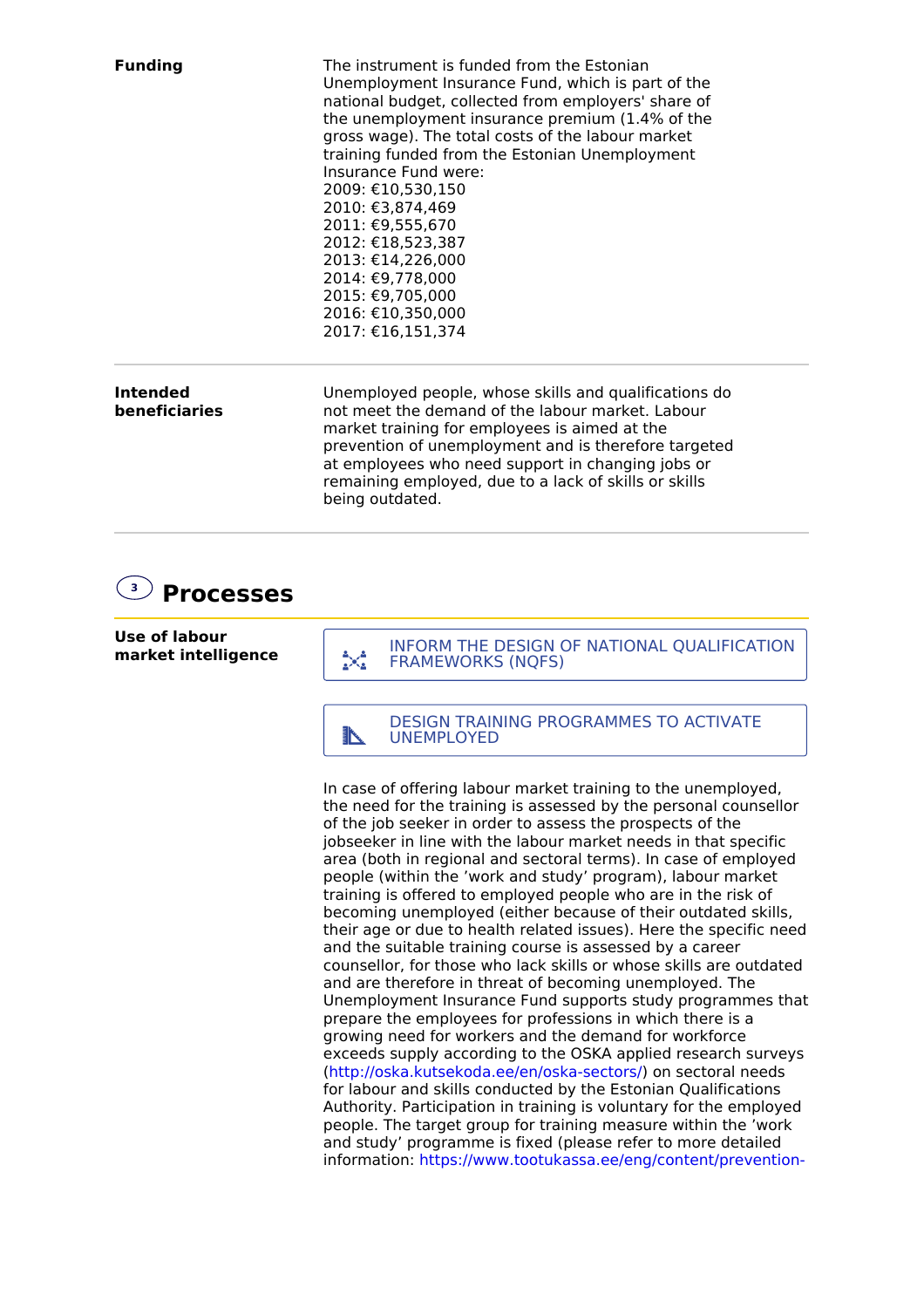|                                | unemployment/eligibili) and they are reached through<br>information campaigns (media, direct-post, information days<br>etc).                                                                                                                                                                                                                                                                                                                                                                                                                                                                                                                                                                                                                                                                                                                                                                                                                                                                                                                                                                                                                                       |
|--------------------------------|--------------------------------------------------------------------------------------------------------------------------------------------------------------------------------------------------------------------------------------------------------------------------------------------------------------------------------------------------------------------------------------------------------------------------------------------------------------------------------------------------------------------------------------------------------------------------------------------------------------------------------------------------------------------------------------------------------------------------------------------------------------------------------------------------------------------------------------------------------------------------------------------------------------------------------------------------------------------------------------------------------------------------------------------------------------------------------------------------------------------------------------------------------------------|
| <b>Financial schemes</b>       | Labour market training is organized either through a<br>procurement process (only for unemployed) or the<br>training course for the client, which is financed<br>through a training voucher scheme (for unemployed<br>and employed). Procurement and the training voucher<br>scheme are not exclusive and can be used<br>complementary by the unemployed.<br>Procurement means that trainings are purchased from<br>the open market (i.e. Estonia Insurance Fund orders<br>the training and pays directly to the training service<br>provider).<br>The training voucher scheme can be used to<br>participate in the training organised by certified<br>training institutions. The unemployed can participate<br>in the trainings for up to 2 years and the employed for<br>up to 3 years. The maximum amount is €2,500 i.e. the<br>Unemployment Insurance Fund compensates the<br>training costs covered by the training card to a value<br>of up to €2,500 (including value added tax), which<br>may comprise one or several training courses. If the<br>training cost is higher than €2,500, the participant<br>must pay the excess as his/her own contribution. |
| <b>Frequency of</b><br>updates | The impact and effectiveness of the measure is<br>constantly being assessed in line with the general<br>needs of the economy/the labour market.                                                                                                                                                                                                                                                                                                                                                                                                                                                                                                                                                                                                                                                                                                                                                                                                                                                                                                                                                                                                                    |
| <b>Development</b>             | Labour market training opportunities to employees,<br>who are threatened to become unemployed have been<br>added in May 2017. It was decided by representatives<br>of employers and employees, together with the<br>government (all of whom are members of the Estonian<br>Unemployment Insurance Fund's Supervisory Board),<br>as a reaction to the changes and prospects of the<br>Estonian labour market, in order to prevent people<br>from falling out of the labour market due to lack<br>of/outdated skills and/or professions or due to health<br>matters that might hinder people from continuing<br>working at the professions where they have been<br>employed before.                                                                                                                                                                                                                                                                                                                                                                                                                                                                                  |
| <b>Barriers</b>                | There were challenges related to quick formulation of<br>suitable measures, limiting the target group most in<br>need of help, making necessary information system<br>developments to support offering new measures and<br>barriers to the implementation.                                                                                                                                                                                                                                                                                                                                                                                                                                                                                                                                                                                                                                                                                                                                                                                                                                                                                                         |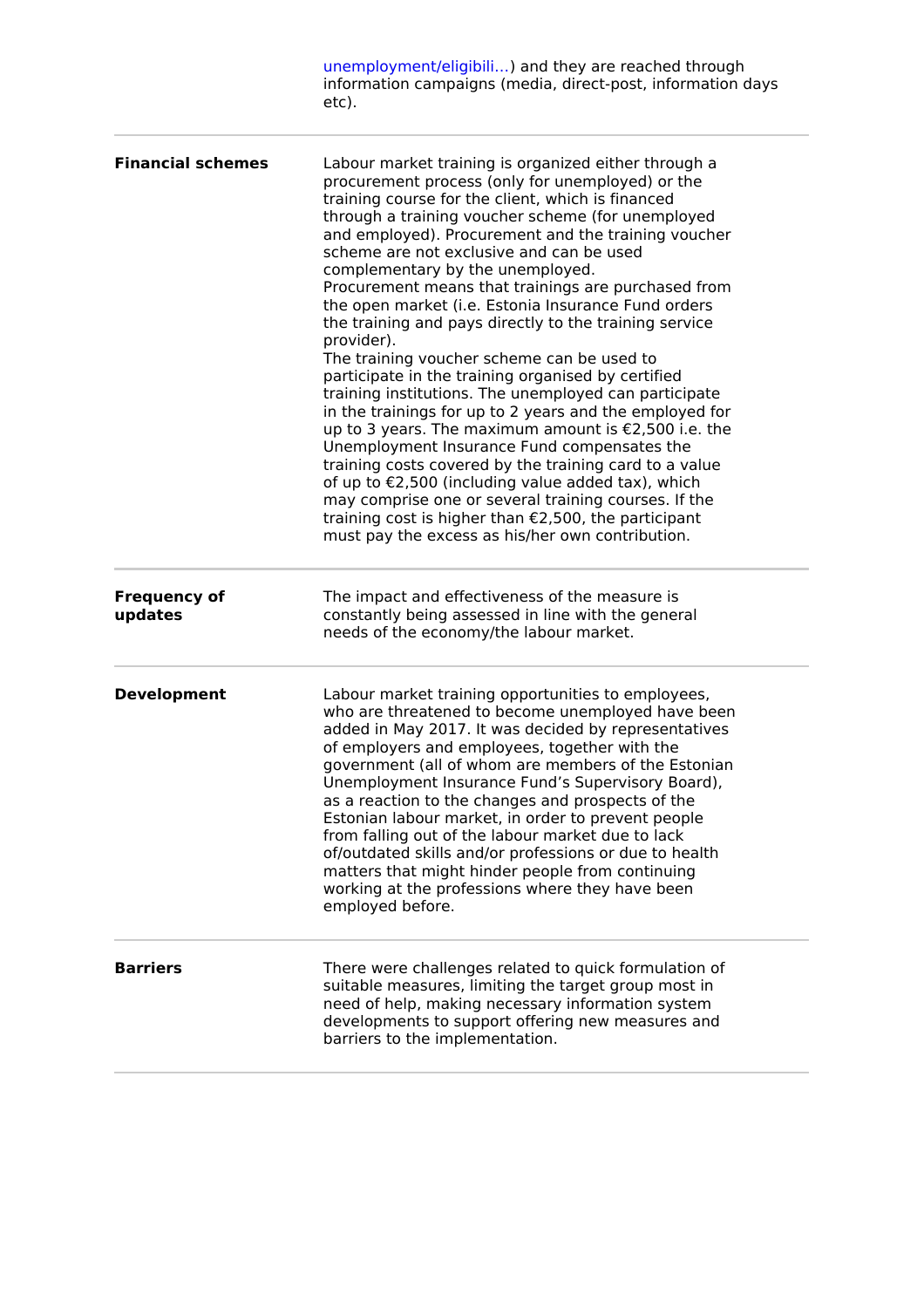| <b>Success factors</b> | The availability of OSKA reports, that offer expert-level<br>analytical overviews about the prospects of various<br>occupations in the near (5-10 years) future.<br>The consensus of the Supervisory Board, over the<br>necessity of the services aimed at the prevention of<br>unemployment.                                                                                                                                                                                                                                                                                                                                                                                                                                                                                                            |
|------------------------|----------------------------------------------------------------------------------------------------------------------------------------------------------------------------------------------------------------------------------------------------------------------------------------------------------------------------------------------------------------------------------------------------------------------------------------------------------------------------------------------------------------------------------------------------------------------------------------------------------------------------------------------------------------------------------------------------------------------------------------------------------------------------------------------------------|
| <b>Monitoring</b>      | For labour market training for the unemployed: the<br>share of the participants in the labour market training<br>measure, who have entered employment during the 6<br>months after participation in the labour market<br>training measure. The target level for 2017 is 51.9%<br>(this is reviewed annually). Regarding the employed,<br>since the services aimed at prevention of<br>unemployment (including training to employed<br>people) are new (offering was launched on the 1st of<br>May 2017), the indicators that most suitably describe<br>their success-rate are currently being worked out. At<br>the moment only average participation per month in<br>the preventative measure in general (not specifically<br>in training) is targeted and monitored (890<br>participations per month). |
| <b>Innovativeness</b>  | <b>SLIGHTLY INNOVATIVE</b><br>In the context of labour market training as a preventative<br>measure against unemployment, the assessment for<br>professions, where there is a growing need for workers and<br>where the demand for workforce exceeds supply, is coordinated<br>by OSKA applied research surveys on sectoral needs for labour<br>and skills, conducted by the Estonian Qualifications Authority.<br>This approach is aimed at matching labour market supply and<br>demand in the best way and, in this context, is innovative.<br>Previously in Estonia no systematically designed measures were<br>offered (free-of-charge) to people still in employment, but in a<br>threat of becoming unemployed.                                                                                    |